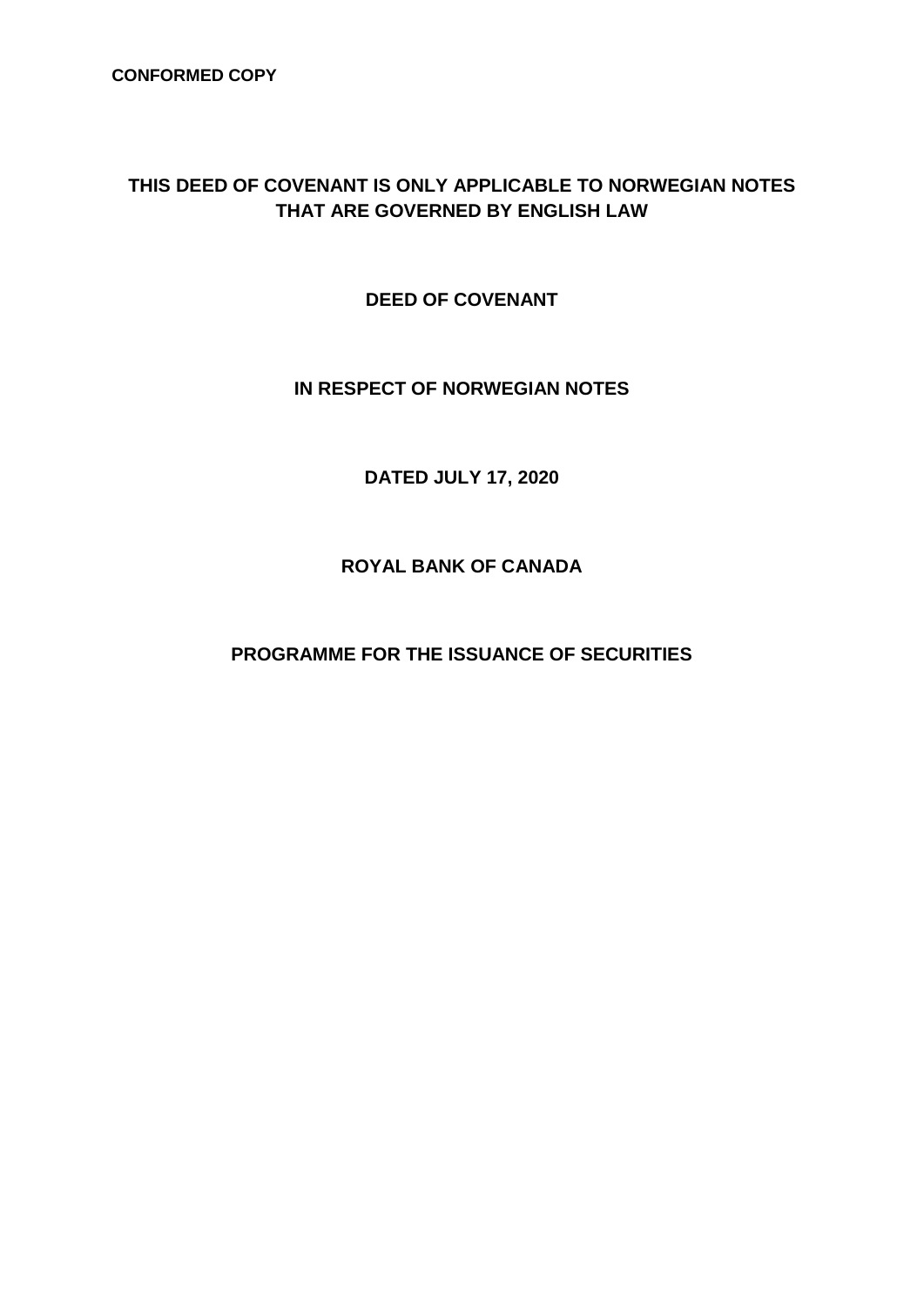**THIS DEED OF COVENANT** is made on July 17, 2020 by **ROYAL BANK OF CANADA** (the "**Issuer**") in favour of the Holders of each Series of Norwegian Notes (as defined below).

## **WHEREAS**:

- (A) The Issuer has entered into an Amended and Restated Dealership Agreement dated July 17, 2020 with the Dealer named in it, as may be amended, supplemented, novated or restated from time to time, under which the Issuer proposes from time to time to issue, *inter alia*, English law Notes in uncertificated and dematerialised book-entry form (the "**Norwegian Notes**") in accordance with the Norwegian Act of March 15, 2019 no. 6 (Nw. *verdipapirsentralloven*) (the "**CSD Act**") and an Amended and Restated Issue and Paying Agency Agreement (the "**Agency Agreement**", which expression includes the same as it may be amended, supplemented, novated or restated from time to time) dated July 17, 2020 between the Issuer and the agents named therein.
- (B) The Issuer has also entered into an Issuing and Paying Agent Agreement (which expression includes the same as it may be amended, supplemented, novated or restated from time to time) dated October 31, 2011 between, *inter alios*, the Issuer and Skandinaviska Enskilda Banken AB (publ) as amended by an amendment agreement dated January 31, 2018 and by side letters dated June 8, 2018 and June 26, 2019.
- (C) This Deed is intended to replace the Deed of Covenant (the "**Previous Deed of Covenant**") dated June 26, 2019 executed by the Issuer in respect of notes in uncertificated and dematerialised bookentry form issued in accordance with the CSD Act.
- (D) Terms used in this Deed of Covenant and not otherwise defined shall have the meanings given to them in the Terms and Conditions as defined in the Agency Agreement as amended and/or supplemented by the Final Terms or Pricing Supplement issued in respect of the relevant Norwegian Notes (the "**Conditions of the Norwegian Notes**").

## **NOW THIS DEED WITNESSES** as follows:

- 1. This Deed shall apply to all Norwegian Notes issued on or after July 17, 2020 and all references herein to a Norwegian Note shall be construed accordingly. Notes in uncertificated and dematerialised book-entry form issued in accordance with the CSD Act prior to July 17, 2020 shall continue to have the benefit of the Previous Deed of Covenant.
- 2. The Issuer covenants with each Holder that each Holder is entitled to exercise or enforce, in respect of each Norwegian Note held by him, the rights and obligations attaching or pertaining to such Norwegian Note as set out in the Conditions of the Norwegian Notes.
- 3. The Issuer undertakes in favour of each Holder that, in relation to any payment to be made by it under this Deed, it will comply with the provisions of the Condition entitled "Taxation" to the extent that they apply to any payments in respect of the Norwegian Notes as if those provisions had been set out in full in this Deed.
- 4. The Issuer will pay any stamp and other duties and taxes, including interest and penalties, payable on or in connection with the execution of this Deed and any action taken by any Holder to enforce the provisions of this Deed.
- 5. The Issuer represents, warrants and undertakes with each Holder that it has all corporate power, and has taken all necessary corporate or other steps, to enable it to execute, deliver and perform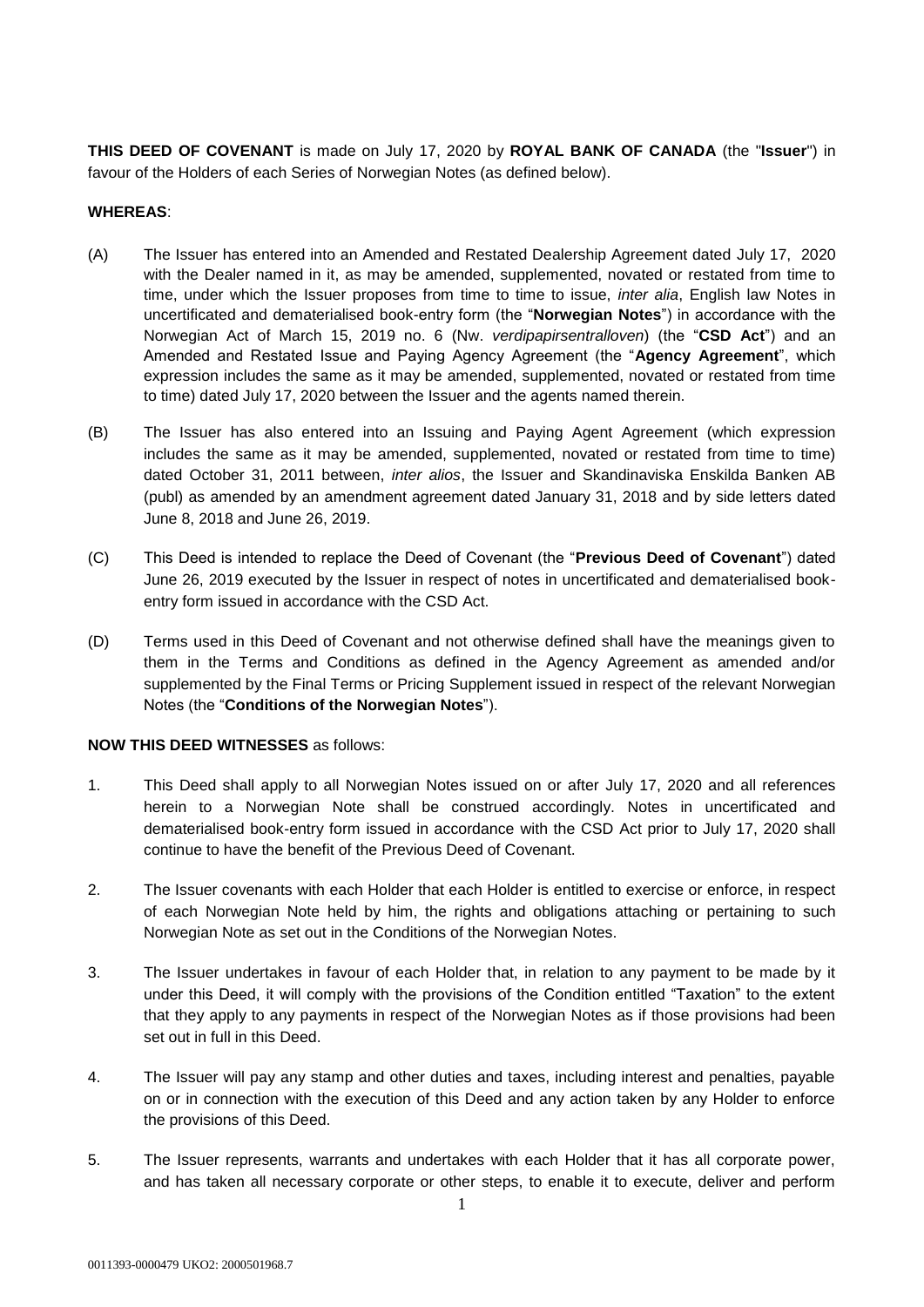- 6. this Deed, and that this Deed constitutes a legal, valid and binding obligation of the Issuer enforceable in accordance with its terms subject to the laws of bankruptcy and other laws affecting the rights of creditors generally.
- 7. This Deed shall take effect as a Deed Poll for the benefit of the Holders from time to time. This Deed shall be deposited with and held by The Bank of New York Mellon, London Branch at One Canada Square, London E14 5AL until all the obligations of the Issuer under this Deed have been discharged in full.
- 8. The Issuer acknowledges the right of every Holder to the production of, and the right of every Holder to obtain (upon payment of a reasonable charge) a copy of, this Deed, and further acknowledges and covenants that the obligations binding upon it contained in this Deed are owed to, and shall be for the account of, each and every Holder, and that each Holder shall be entitled severally to enforce those obligations against the Issuer.
- 9. If any provision in or obligation under this Deed is or becomes invalid, illegal or unenforceable in any respect under the law of any jurisdiction, that will not affect or impair (i) the validity, legality or enforceability under the law of that jurisdiction of any other provision in or obligation under this Deed, and (ii) the validity, legality or enforceability under the law of any other jurisdiction of that or any other provision in or obligation under this Deed.
- 10. (a) This Deed and the Norwegian Notes and any non-contractual obligations arising out of or in connection with this Deed and the Norwegian Notes are governed by, and shall be construed in accordance with, the laws of England, except as provided in paragraph (b) below.
	- (b) Notwithstanding anything in this Deed of Covenant or the Conditions of the Norwegian Notes (i) the Condition entitled "Status of the Notes – Notes which are Bail-inable Securities" and the second sentence of the fourth paragraph of the Condition entitled "Law and Jurisdiction" in each case in respect of Bail-inable Securities shall be governed by, and shall be construed in accordance with the laws of, the Province of Ontario and the federal laws of Canada applicable therein, and (ii) the registration of the Norwegian Notes in the Norwegian Central Securities Depository (Nw. *Verdipapirsentralen*) system for the registration of financial instruments shall be governed by Norwegian law.
- 11. (a) Subject to the second sentence of the fourth paragraph of the Condition entitled "Law and Jurisdiction" and 10(b) below, the English courts have jurisdiction to settle any dispute arising out of or in connection with this Deed and the Norwegian Notes, including any dispute as to their existence, validity, interpretation, performance, breach or termination or the consequences of their nullity and any dispute relating to any non-contractual obligations arising out of or in connection with this Deed and the Norwegian Notes (a "**Dispute**") and accordingly each of the Issuer and any Holder in relation to any Dispute submits to the jurisdiction of the English courts.
	- (b) Subject to the second sentence of the fourth paragraph of the Condition entitled "Law and Jurisdiction", to the extent allowed by law, each of the Holders and the Issuer may, in respect of any Dispute or Disputes, take (i) proceedings in any other court with jurisdiction; and (ii) concurrent proceedings in any number of jurisdictions.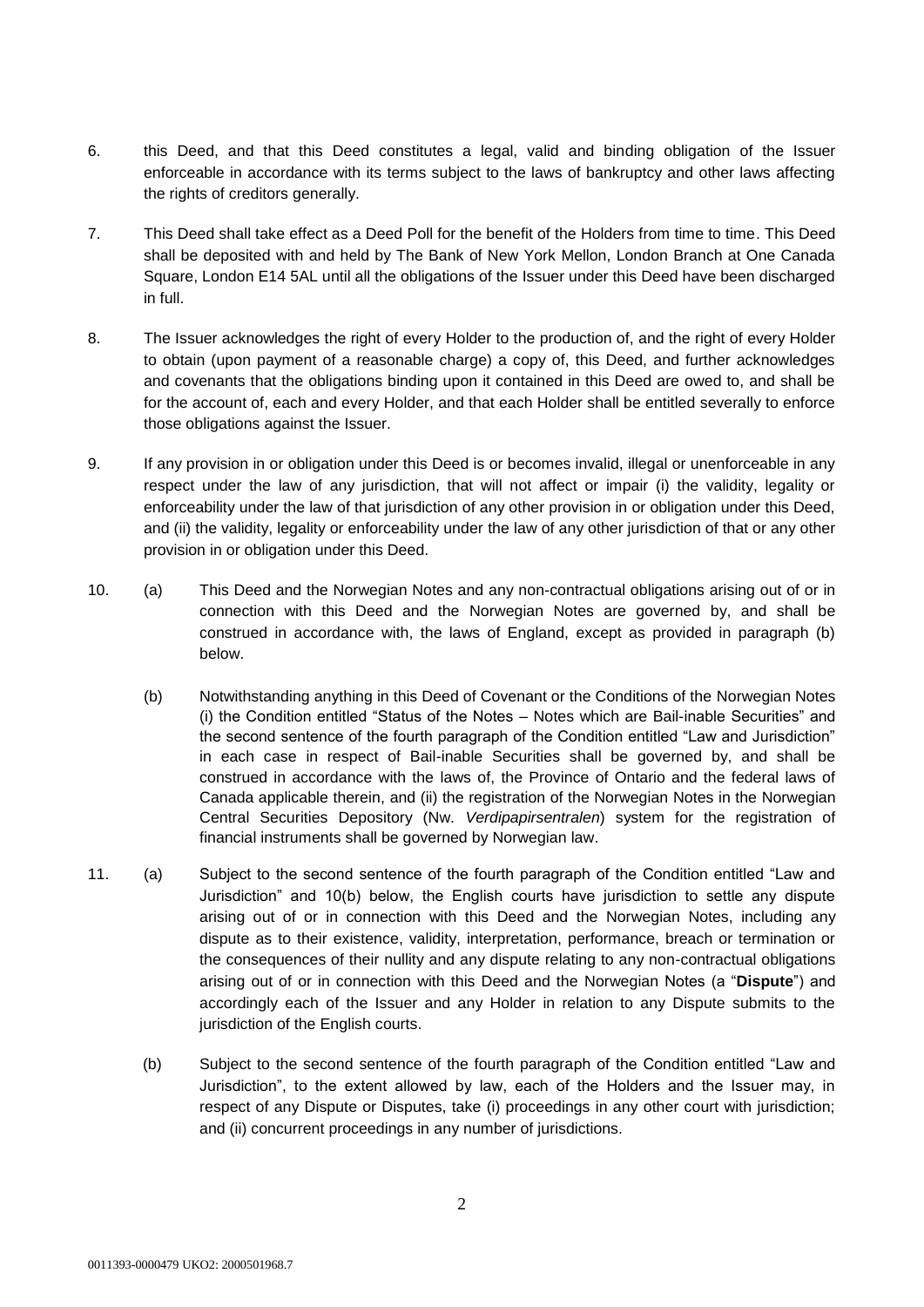(c) The Issuer agrees that service of process in any such proceedings in England in relation to any Dispute shall be deemed completed on delivery to its London branch at its office at 100 Bishopsgate, London EC2N 4AA or, if Holders have been notified in accordance with the Condition entitled "Notices" of a new address for its London branch for such service of process to apply in replacement of any prior such address, such new address most recently notified at the relevant time (in each case whether or not it is forwarded to and received by the Issuer). If for any reason such branch ceases to be able to act as such or no longer has an address in London, the Issuer irrevocably agrees to appoint another person as its agent for service of process in England in respect of any Dispute. Nothing in this clause shall affect the right to serve process in any other manner permitted by law.